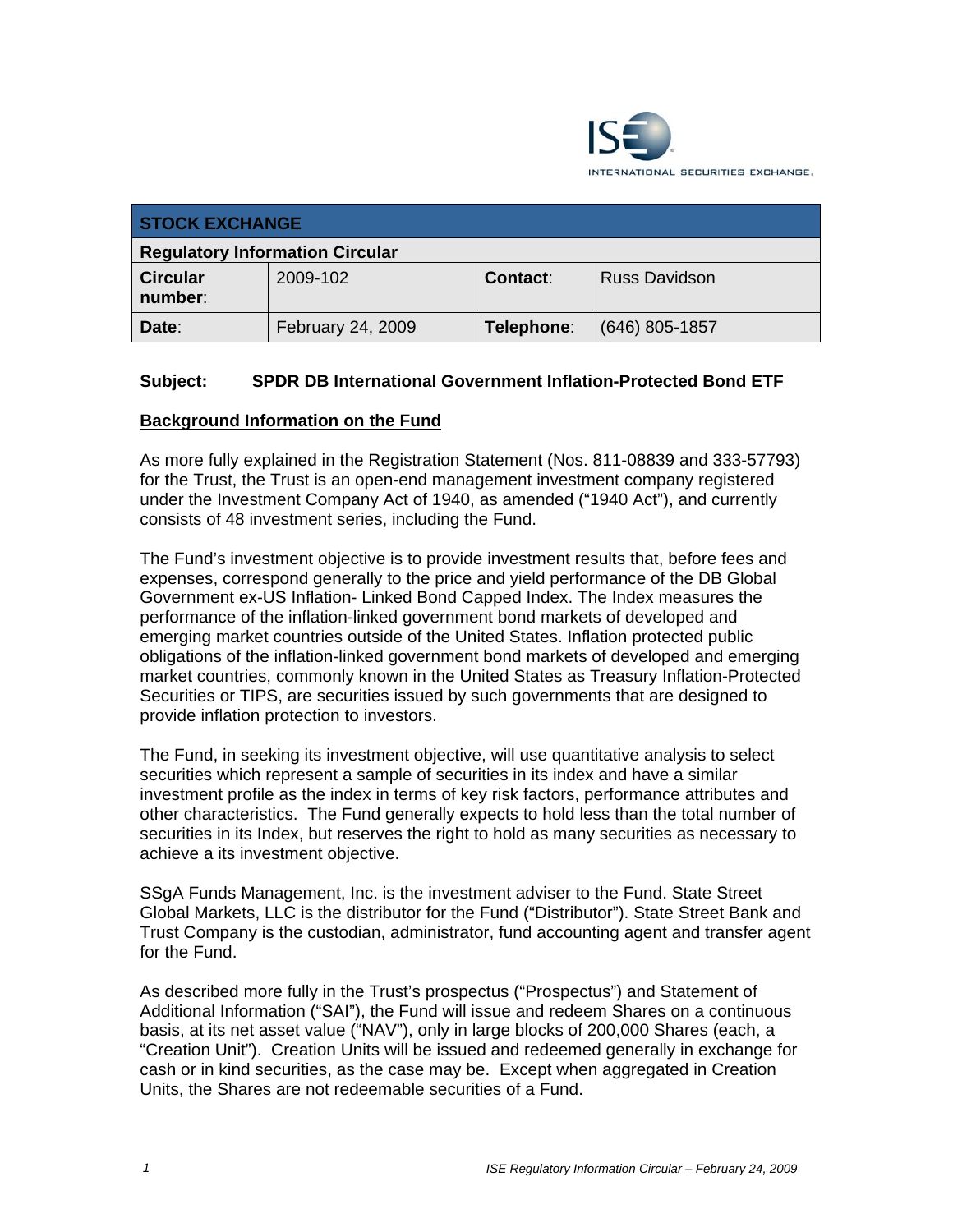Dividends from net investment income, if any, will be declared and paid monthly. Net realized capital gains, if any, will be distributed to shareholders at least annually. Distributions may be declared and paid more frequently.

The Depository Trust Company ("DTC") serves as securities depository for the Shares, which may be held only in book-entry form; stock certificates will not be issued. DTC, or its nominee, is the record or registered owner of all outstanding Shares.

The NAV per Share for the Fund will be determined each business day, normally at the close of regular trading (ordinarily, 4:00 p.m. Eastern Standard Time ("ET")) on the New York Stock Exchange ("NYSE"). NAV is calculated by dividing the value of the net assets of a Fund (i.e., the total value of its assets less all liabilities) by the number of Shares outstanding, rounded to the nearest cent. NAV will be available from the Distributor and will also available to National Securities Clearing Corporation ("NSCC") participants through data made available from NSCC.

The Trusts registration statement describes the various fees and expenses for the Fund's Shares. For a more complete description of the Fund and the underlying index, visit www.SPDRETFS.com.

#### **Principal Risks**

Interested persons are referred to the Prospectus for a description of risks associated with an investment in the Shares. These risks include the risk that a Fund's return may not match the return of its index for a number of reasons including the incursion by a Fund of operating expenses and costs not applicable to its index. In addition, as noted in the Prospectus, the Shares may trade at market prices that may differ from their NAV. The NAV of the Shares will fluctuate with changes in the market value of the Fund's holdings. The market prices of the Shares will fluctuate in accordance with changes in NAV as well as the supply and demand for the Shares.

## **Exchange Rules Applicable to Trading in the Shares**

The Shares are considered equity securities, thus rendering trading in the Shares subject to the Exchange's existing rules governing the trading of equity securities.

## **Trading Hours**

Trading in the Shares on ISE is on a UTP basis and is subject to ISE equity trading rules. The Shares will trade from 8:00 a.m. until 8:00 p.m. Eastern Time. Equity EAMs trading the Shares during the Extended Market Sessions are exposed to the risk of the lack of the calculation or dissemination of underlying index value or intraday indicative value ("IIV"). For certain derivative securities products, an updated underlying index value or IIV may not be calculated or publicly disseminated in the Extended Market hours. Since the underlying index value and IIV are not calculated or widely disseminated during Extended Market hours, an investor who is unable to calculate implied values for certain derivative securities products during Extended Market hours may be at a disadvantage to market professionals.

## **Trading Halts**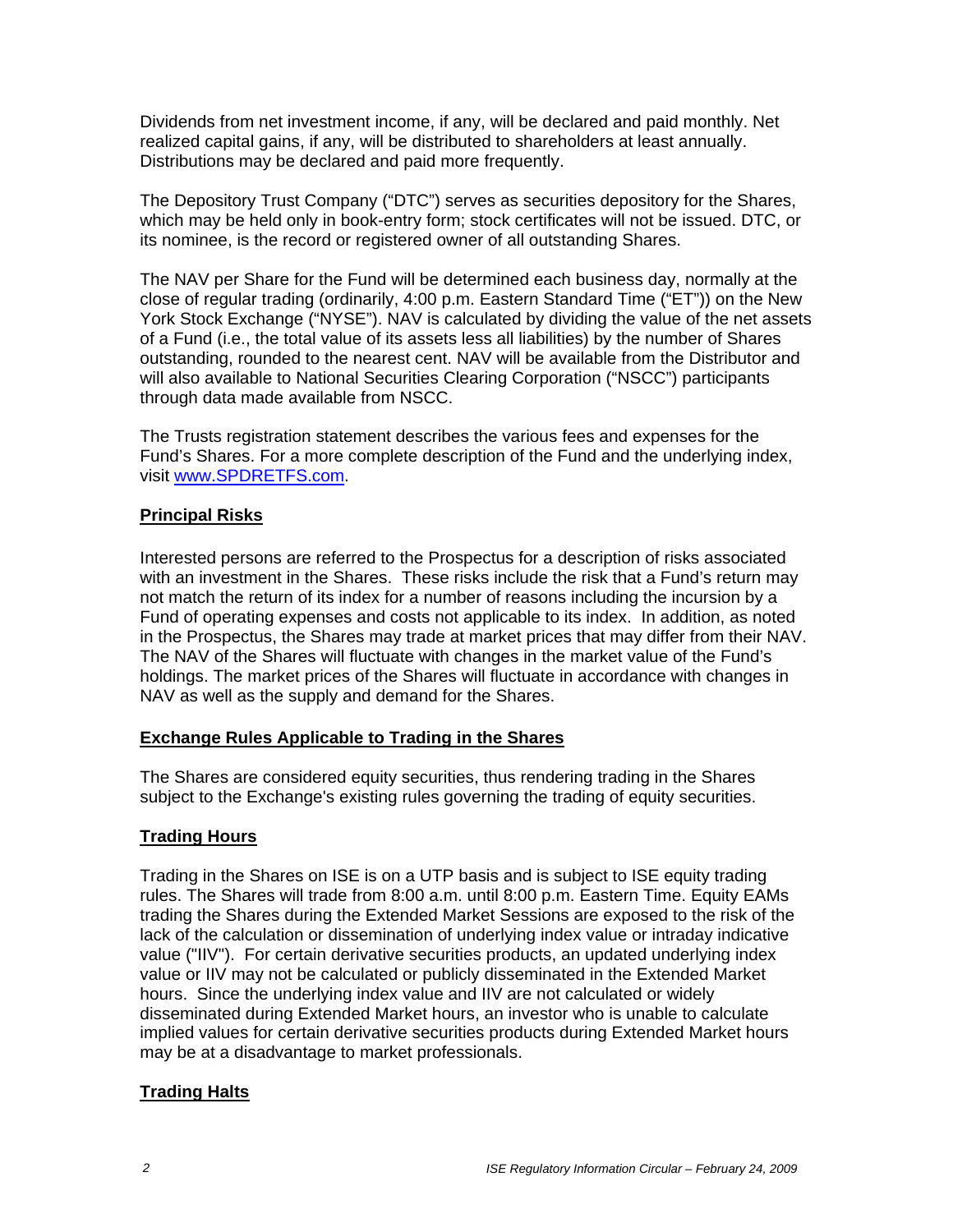ISE will halt trading in the Shares of a Trust in accordance with ISE Rule 2101(a)(2)(iii). The grounds for a halt under this Rule include a halt by the primary market because it stops trading the Shares and/or a halt because dissemination of the IIV or applicable currency spot price has ceased, or a halt for other regulatory reasons. In addition, ISE will stop trading the Shares of a Trust if the primary market de-lists the Shares.

#### **Delivery of a Prospectus**

Pursuant to federal securities laws, investors purchasing Shares must receive a prospectus prior to or concurrently with the confirmation of a transaction. Investors purchasing Shares directly from the Fund (by delivery of the Deposit Amount) must also receive a prospectus.

Prospectuses may be obtained through the Distributor or on the Fund's website. The Prospectus does not contain all of the information set forth in the registration statement (including the exhibits to the registration statement), parts of which have been omitted in accordance with the rules and regulations of the SEC. For further information about the Fund, please refer to the Trust's registration statement.

#### **Exemptive, Interpretive and No-Action Relief Under Federal Securities Regulations**

The Commission has issued letters dated November 21, 2005 ("2005 Letter") and April 9, 2007 ("2007 Letter" and together with the 2005 Letter, the "No-Action Letters") granting exemptive, interpretive and no-action relief from certain provisions of and rules under the Securities Exchange Act of 1934 for exchange-traded funds listed and traded on a registered national securities exchange that meet certain criteria. The Fund qualifies for the relief granted in the No-Action Letters, a description of which follows.

## **Regulation M Exemptions**

Generally, Rules 101 and 102 of Regulation M prohibit any "distribution participant" and its "affiliated purchasers" from bidding for, purchasing, or attempting to induce any person to bid for or purchase any security which is the subject of a distribution until after the applicable restricted period, except as specifically permitted in Regulation M. The provisions of the Rules apply to underwriters, prospective underwriters, brokers, dealers, and other persons who have agreed to participate or are participating in a distribution of securities.

The Commission issued a No-Action Letter by which persons participating in a distribution of shares of a fund may engage in secondary market transactions in such shares during their participation in such a distribution, despite the requirements of from Rule 101 under Regulation M. In addition, the SEC has permitted persons who may be deemed to be participating in the distribution of shares of a fund (i) to purchase securities for the purpose of purchasing creation unit aggregations of fund shares and (ii) to tender securities for redemption in Creation Unit Aggregations. Further, the Commission has clarified that the tender of fund shares to the Fund for redemption does not constitute a bid for or purchase of any of the Funds' securities during the restricted period of Rule 101. The Commission has issued a No-Action Letter to paragraph (e) of Rule 102 under Regulation M which allow the redemption of fund shares in creation unit aggregations during the continuous offering of shares.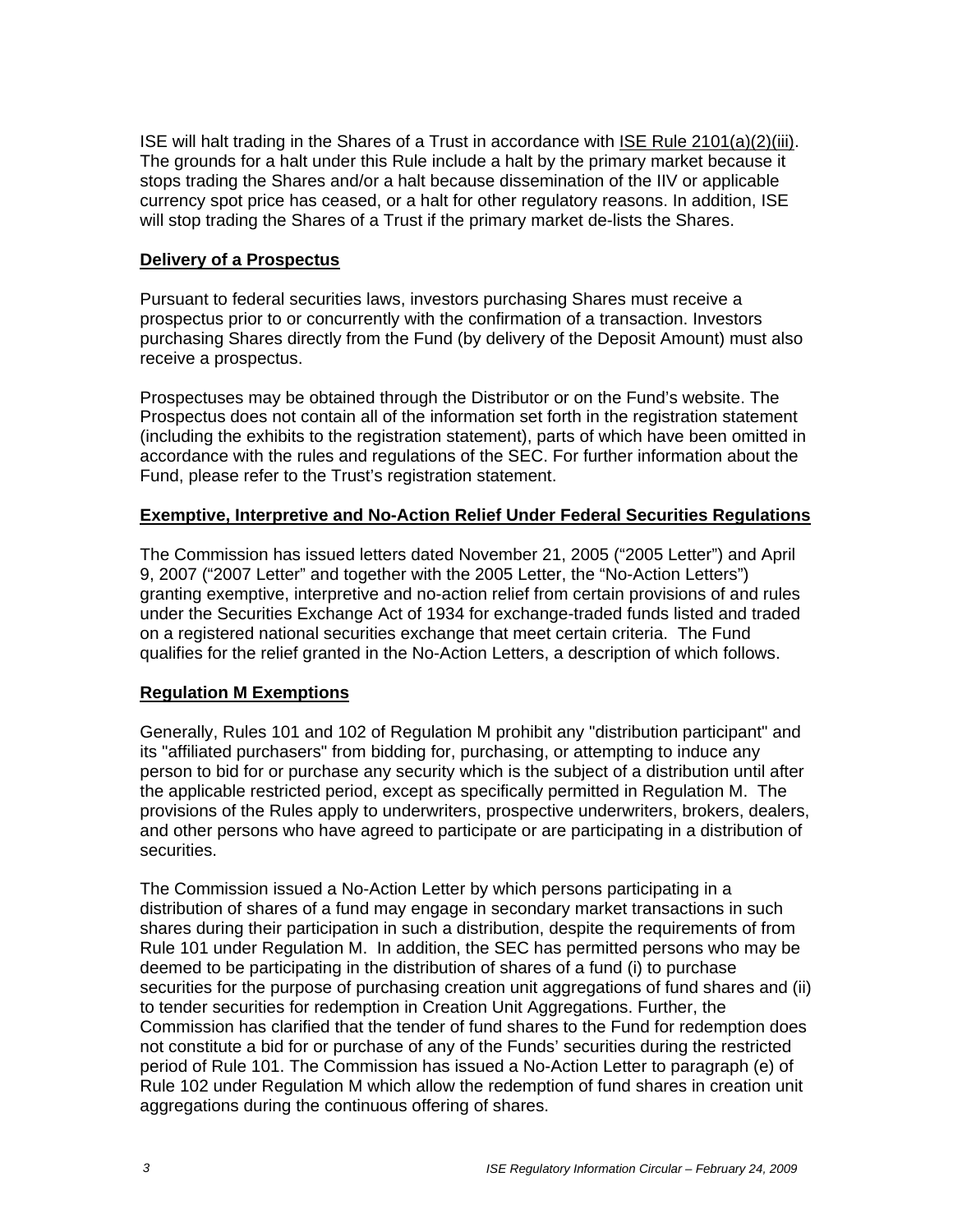# **Customer Confirmations for Creation or Redemption of Fund Shares (SEC Rule 10b-10)**

Broker–dealers who handle purchases or redemptions of Fund shares in Creation Units for customers will be permitted to provide such customers with a statement of the number of Creation Unit Aggregations created or redeemed without providing a statement of the identity, number and price of shares of the individual securities tendered to the Fund for purposes of purchasing creation unit aggregations ("Deposit Securities") or the identity, number and price of shares to be delivered by the Trust to the redeeming holder ("Redemption Securities"). The composition of the securities required to be tendered to the Fund for creation purposes and of the securities to be delivered on redemption will be disseminated each business day and will be applicable to requests for creations or redemption, as the case may be, on that day. This exemptive relief under Rule 10b-10 with respect to creations and redemptions is subject to the following conditions:

- 1) Confirmations to customers engaging in creations or redemptions must state that all information required by Rule 10b-10 will be provided upon request;
- 2) Any such request by a customer for information required by Rule 10b-10 will be filed in a timely manner, in accordance with Rule 10b-10(c);
- 3) Except for the identity, number and price of shares of the component securities of the Deposit Securities and Redemption Securities, as described above, confirmations to customers must disclose all other information required by Rule 10b-10(a).

# **SEC Rule 14e-5**

The Commission has permitted any person acting as a dealer-manager of a tender offer for a component security of fund (1) to redeem fund shares in creation unit aggregations from the issuer that may include a security subject to such tender offer and (2) to purchase fund shares during such tender offer. In addition, a No-Action has been issued under Rule 14e-5 states that if a broker-dealer acting as a dealer-manager of a tender offer for a security of the Fund purchases or arranges to purchase such securities in the secondary market for the purpose of tendering such securities to purchase one or more creation unit aggregations of shares, it must be made in conformance with the following:

- i. such bids or purchases are effected in the ordinary course of business, in connection with a basket of 20 or more securities in which any security that is the subject of a distribution, or any reference security, does not comprise more than 5% of the value of the basket purchased; or
- ii. purchases are effected as adjustments to such basket in the ordinary course of business as a result of a change in the composition of the underlying index; and
- iii. such bids or purchases are not effected for the purpose of facilitating such tender offer.

## **Section 11(d)(1); SEC Rules 11d1-1 and 11d1-2**

Section 11(d)(1) of the Act generally prohibits a person who is both a broker and a dealer from effecting any transaction in which the broker-dealer extends credit to a customer on any security which was part of a new issue in the distribution of which he participated as a member of a selling syndicate or group within thirty days prior to such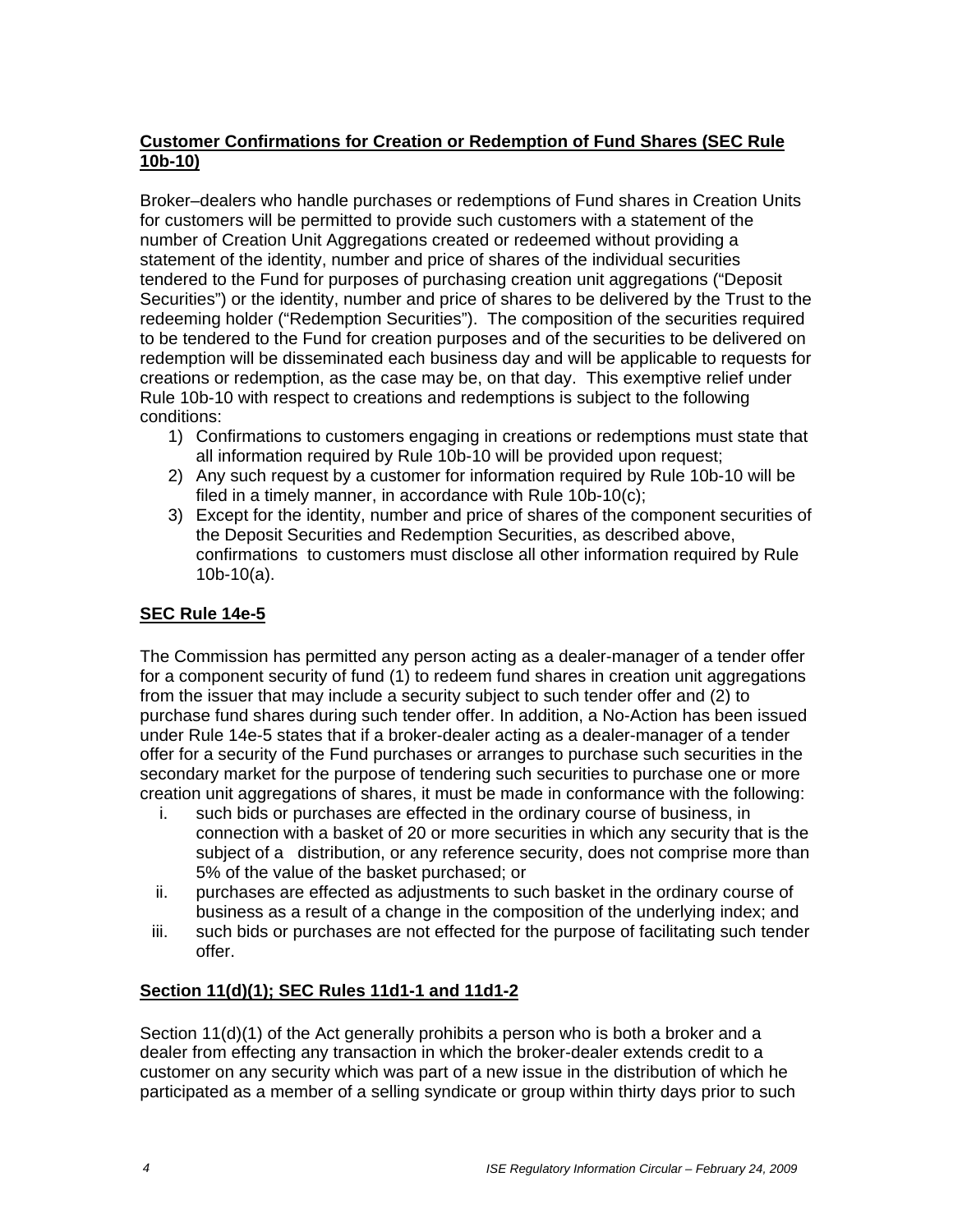transaction. The Commission has clarified that Section 11(d)(1) does not apply to broker-dealers that are not authorized participants (and, therefore, do not create creation unit aggregations) that engage in both proprietary and customer transactions in shares of a fund in the secondary market, and for broker-dealer authorized participants that engage in creations of creation unit aggregations. This relief is subject to specific conditions, including the condition that such broker-dealer (whether or not an authorized participant) does not, directly or indirectly, receive from the fund complex any payment, compensation or other economic incentive to promote or sell the shares of a fund to persons outside the fund complex, other than non-cash compensation permitted under NASD Rule 2830 (I)(5)(A), (B) or (C). See letter dated November 22, 2005 from Brian A Bussey, Assistant Chief Counsel, SEC Division of Market Regulation, to Barclays Global Investors, N.A., dated November 22, 2005. The Commission has issued a No-Action Letter under Section 11(d)(1) of the Act states that broker-dealers may treat shares of a fund, for purposes of Rule 11d1-2, as "securities issued by a registered open-end investment company as defined in the Investment Company Act" and thereby extend credit or maintain or arrange for the extension or maintenance of credit on shares that have been owned by the persons to whom credit is provided for more than 30 days, in reliance on the exemption contained in the rule.

#### **SEC Rule 15c1-5 and 15c1-6**

The Commission has issued a No-Action letter with respect to Rule 15c1-5 and Rule 15c1-6 as to the required disclosure of control by a broker or dealer with respect to creations and redemptions of fund shares and secondary market transactions therein.

**This Regulatory Information Circular is not a statutory Prospectus. Equity EAMs should consult the Trust's Registration Statement, SAI, Prospectus and the Fund's website for relevant information.**